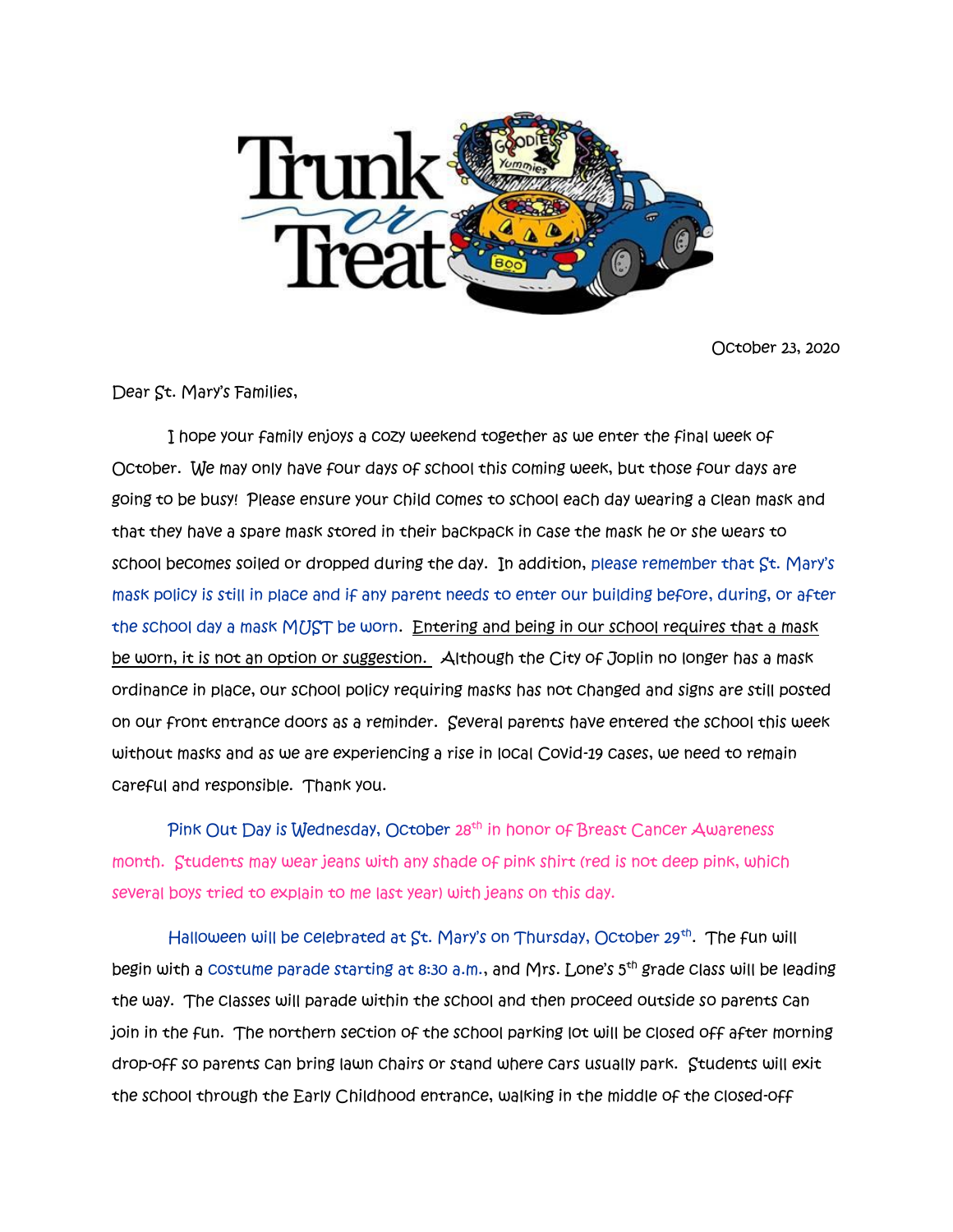parking lot until reaching the main entrance of the school. At this point students will walk on the sidewalk and go around the side of the school and parish building, entering back into the school through the south parish doors. Parents are also welcome to line up along the outside of the sidewalks or in the church courtyard to watch the parade. We ask that parents attending the parade wear a face mask and social distance as much as possible, in addition to not handing out candy to the students as they walk by. Students will return to their classrooms following the parade and class Halloween parties will begin then, ending around 10:00 a.m. Parent involvement at Halloween parties this year is limited to the designated room parent and one additional parent helper per class due to Covid-10 precautions. Parents who are acting as a room parent or helper are asked to remain in that specific classroom and not "party hop" to other classrooms to see other children or take photos for other parents. Although this is different than in previous years, it is a necessary adjustment to make this year and I appreciate your respect and understanding of this policy. Don't forget that school dismisses at Noon and After School Care will be offered until 5:30 p.m.

Parent-Teacher Conferences are being held on Thursday, October 29th from 12:30 p.m. until 6:00 p.m. Due to Covid-19, there are several options for conferences this year. Conferences can be held in-person in your child's classroom (with masks and social distancing protocols in place), by phone, or by Zoom meeting. Many parents signed up for conferences during our Open House in August and your child's teacher will be reaching out to you to confirm your conference time and which option you prefer. If you did not schedule a conference time at Open House, please reach out to your child's teacher to find a convenient time to meet.

 Please join us for a spooktacular Trunk or Treat event following Parent-Teacher Conferences from 6:30 to 8:00 p.m. in the St. Mary's School parking lot. Trunk or Treat is hosted by our 5<sup>th</sup> grade students and parents as a fundraiser for their spring trip each year. In addition to trunk or treating, there will be lots of games and activities for everyone—lots of outdoor games, a maze, tie dye mask making, and you don't even have to worry about dinner! Chili, hot dogs, chips, and drinks will be for sale in the courtyard area in front of the school, and Kona Ice will be available for a sweet treat. If you would like to enter the Trunk or Treat event and contest, you are welcome to decorate a car, truck, boat, motorcycle, or any other mode of transportation you would like to bring. Set up for the event starts at 6:00 p.m.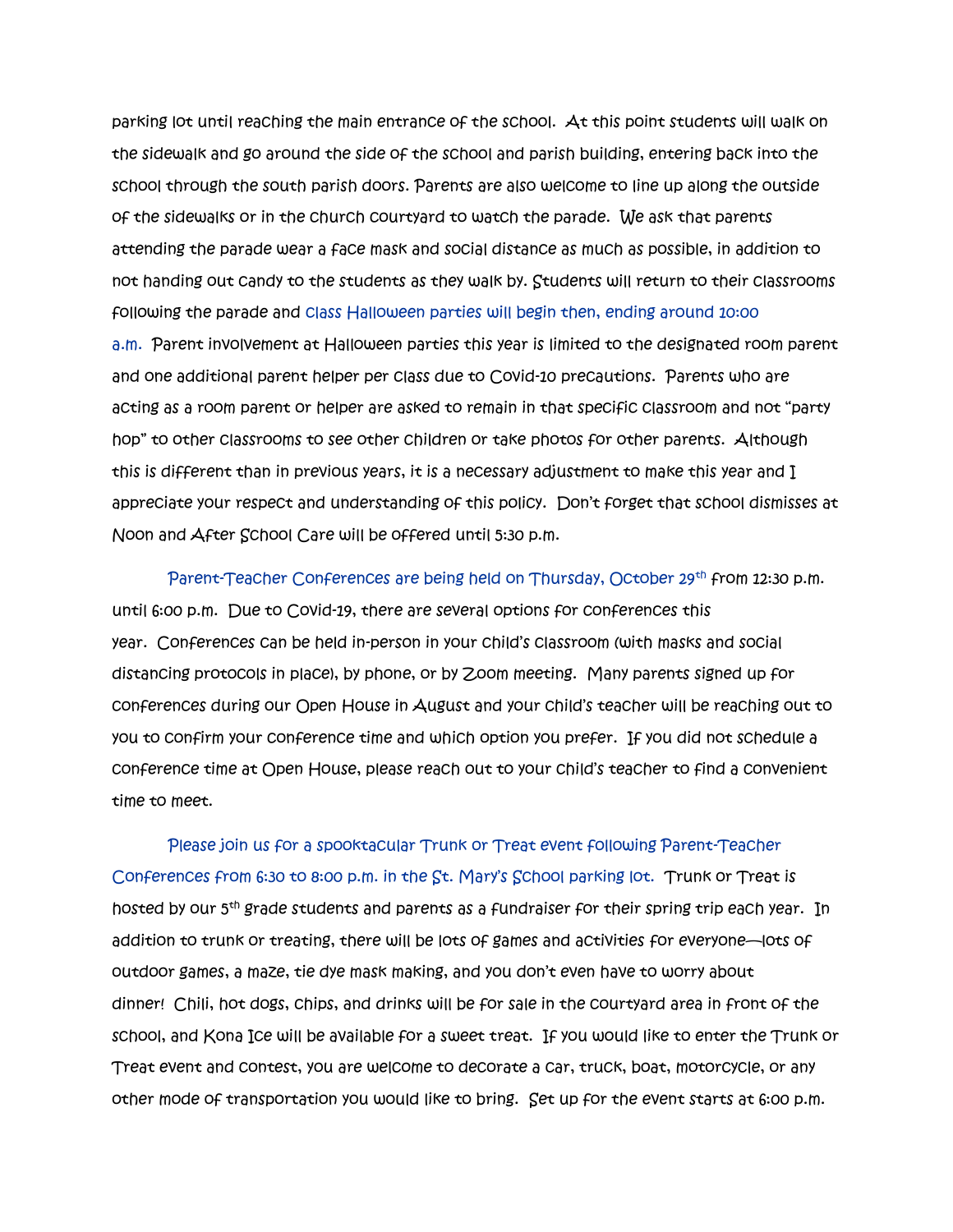and there are great prizes for the entries that place  $1^{st}$ ,  $2^{nd}$ , and  $3^{rd}$  in the trunk or treat judging. If you have any questions about the event, please call the school office (623- 1465). Mother Nature is going to cooperate so we can enjoy a beautiful fall evening outside, but if we have to reschedule due to weather, the make-up dates are Friday, October 30th or November 7<sup>th</sup>. <u>More details about the event and ways to help are attached to this email, thank</u> you!

Día de los Muertos (Day of the Dead) is celebrated on November 2<sup>nd</sup>, and students have been learning about the holiday in their Spanish class. It is celebrated in Mexico and several other Latin American countries, as well as many places throughout the United States. The holiday coincides with our own Catholic celebration of All Souls Day when we remember and pray for our loved ones who have passed away. One of the traditions surrounding this holiday is to make an altar to honor those who have died. We are making a community altar at St. Mary's, and students have been invited to bring a picture to place on the altar of a loved one who has passed away. Fr. Justin Monaghan, pastor at St. Mary's for many years, passed away earlier this year on April 24th, and we would like to honor him in a special way on our altar. If you have a photo of him that you would like to share in addition to a family photo, we would be happy to place it on our altar. Father Justin baptized many of our students, and he gave several of our 5th graders their First Holy Communion. You will be able to view our altar during parent/teacher conferences on Thursday, October 29<sup>th</sup> in the main school hallway. Students may bring pictures beginning Monday, October  $26^{th}$  and they will be returned November 13<sup>th</sup>. Please write your name on the back of your photo to ensure it is returned. If you have any questions about the school project, please contact Mrs. Black. Thank you, Mrs. Black for this wonderful St. Mary's tradition that helps teach an important cultural and religious holiday and also helps us remember and honor our loved ones who have passed away. Gracias, Mrs. Black!

Catholic Schools Week is celebrated around the country each January and during this special week, Joplin Area Catholic Schools recognizes our dedicated and loving community with two special awards, the Educator of the Year Award and the Benefactor of the Year Award. If you know an educator who you feels go above and beyond to educate, nurture, and inspire students, please consider nominating her or him this year. If you know of a JACS supporter who is generous in sharing their time and talents in ways that help our schools thrive,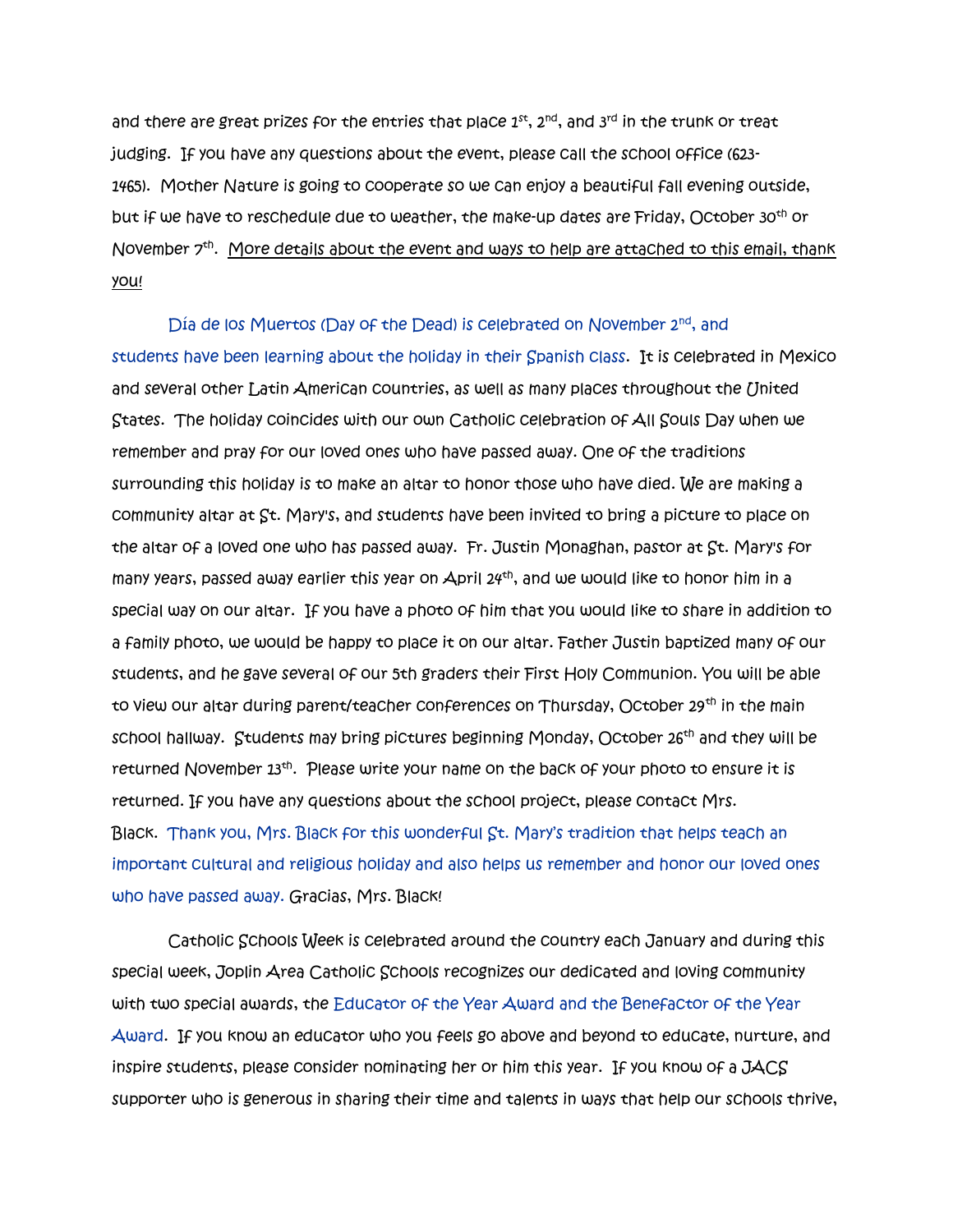please consider nominating him or her as well. Nomination forms are attached to this newsletter and are also available on the JACS website.

 Thank you for all that you do for your child and family, including the commitment you show in their academic and faith formation by sending them to St. Mary's. Please remember that cooler October temperatures are here, and students should be wearing a jacket or coat so they stay warm and cozy during recess as the weather continues to cool down. As a reminder, Winter Dress Code goes into effect on November 1st and shorts may no longer be worn to school, as well as a few other uniform adjustments. Please refer to your Family Handbook for more information. I will include more details in next week's Communicator Newsletter as well.

God bless and take care, Joanne Lown [jlown@jacss.org](mailto:jlown@jacss.org)

Important Dates to Remember:

| Wednesday, October 28 <sup>th</sup> | Pink Out Day supporting Breast Cancer      |
|-------------------------------------|--------------------------------------------|
| Awareness                           |                                            |
| Thursday, October 29th              | Halloween Parade starting at 8:30 a.m.     |
|                                     | Classroom Halloween Parties starting       |
| around 9:00 a.m.                    |                                            |
|                                     | Noon Dismissal, After School Care          |
| available until 5:30 p.m.           |                                            |
|                                     | Parent – Teacher Conferences, 12:30 – 6:00 |
| p.m.                                |                                            |
|                                     | Trunk or Treat, 6:30 - 8:00 p.m.           |
| Friday, October 30 <sup>th</sup>    | $No$ School – Fall Break                   |
| November $2^{nd} - 6^{th}$          | Scholastic Book Fair at St. Mary's         |